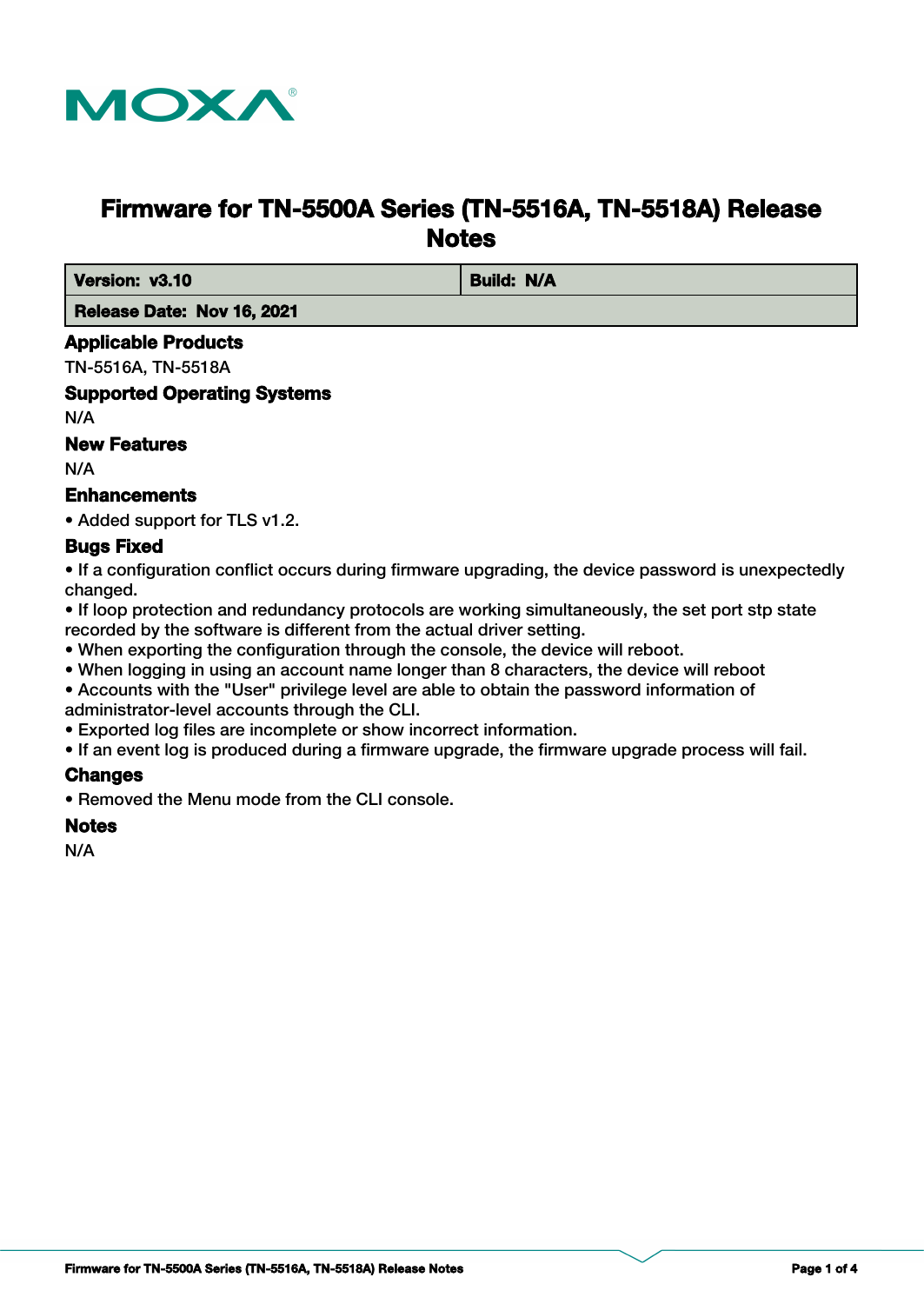

**Version: v3.9 Build: 20021315** 

 **Release Date: May 06, 2020**

#### **Applicable Products**

TN-5516A, TN-5518A

### **Supported Operating Systems**

N/A

### **New Features**

N/A

#### **Enhancements**

N/A

### **Bugs Fixed**

• The timestamp (hour) is different from the original setting after the device is rebooted.

• If the RTC battery is fully discharged, the firmware doesn't correctly conduct the RTC battery recharge process.

### **Changes**

N/A

### **Notes**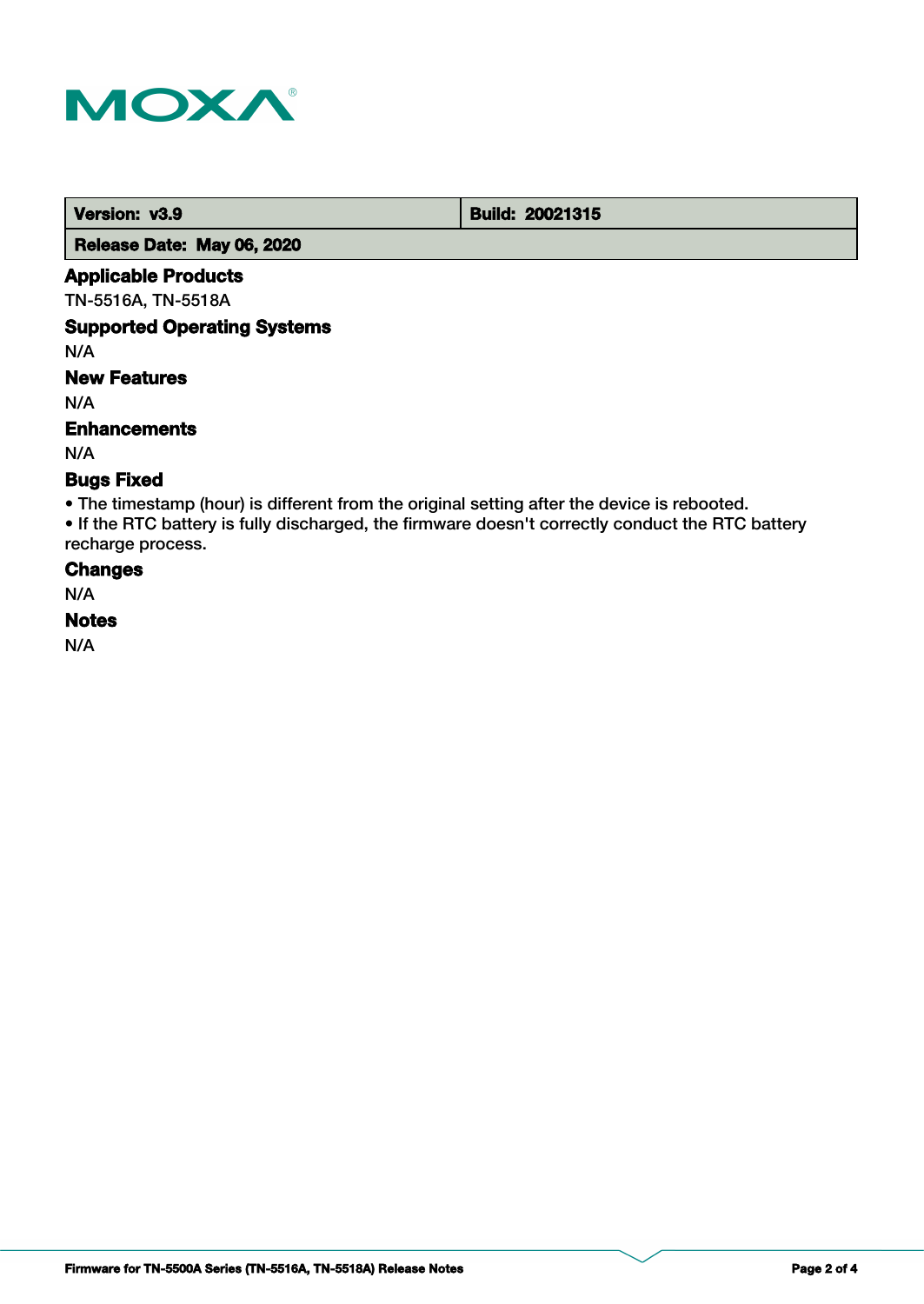

#### **Version: v3.8 Build: 20101414**

 **Release Date: Oct 01, 2019**

### **Applicable Products**

TN-5518A, TN-5516A

#### **Supported Operating Systems**

N/A

#### **New Features**

- Added support for Security Guideline level 2.
- Added DNS Server functionality.

### **Enhancements**

• Added compatibility drivers for new hardware components (Flash/RTC/CPU).

### **Bugs Fixed**

- A Router Alert Option is added to all IGMP packets.
- The event log is unable to display dates after February 2038 (Y2K 2038).
- The "Set Device IP" function in the Web UI rejects valid IP addresses that contain the value "255".

• Under certain conditions, the Option-82 Relay function sends duplicate unicast DHCP Discover packets.

- The device cannot be accessed through HTTP/HTTPS after changing the device IP.
- The NTP query interval does not function properly.
- Incorrect language and information in the UI.

### **Changes**

- The UI can now display both original (5 digits) and extended device serial numbers (12 digits).
- DHCP Option-82 Relay & Set Device IP now function per port.

#### **Notes**